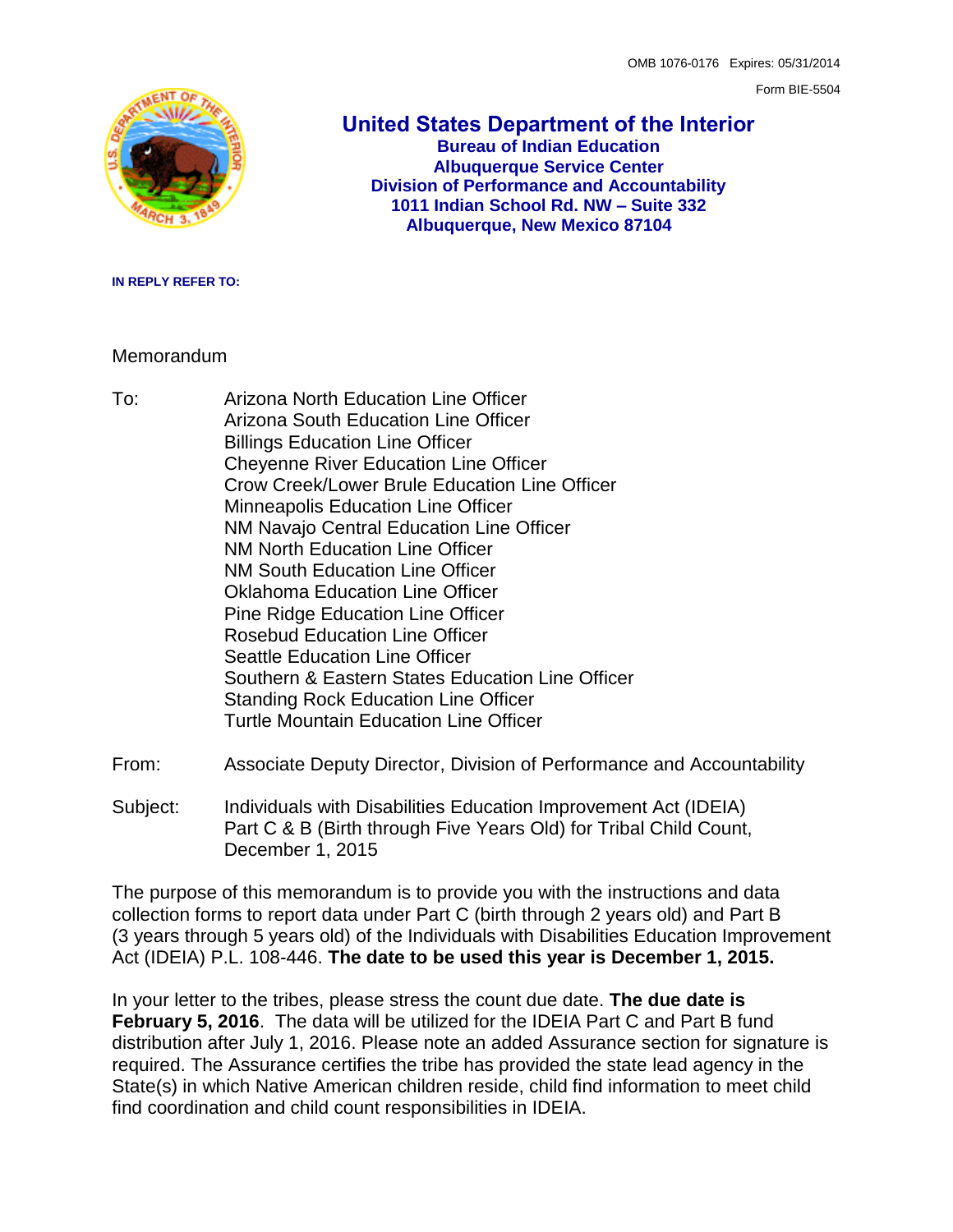A flow chart to assist the tribe in obtaining data and information specific to Part C, Table Sections B & C is attached. Instructions and definitions are provided for both Part C & B (pages 1–13). Data submitted by each tribal program must be thorough, accurate, and certified by a tribal official.

You are to forward a copy of these forms to each tribal early childhood coordinator for your respective tribes and a copy to each tribe's official. Please provide assistance to your tribe(s) in the compilation of this data.

This data is to be submitted to the Division of Performance and Accountability, Sue Bement, Acting Supervisory Education Specialist-Early Childhood. If you have questions, please contact Sue at 505-563-5274 or by e-mail at [Sue.Bement@bie.edu.](mailto:Sue.Bement@bie.edu)

**Attachments** 

- Instructions Part C
- Child Count Flow Chart Part C
- Table 1 Part C
- Part C Certification/Assurance
- Instructions Part B
- Table 1 Part B
- Part B Certification/Assurance
- Definitions
- cc: Associate Deputy Director, BIE Associate Deputy Director, Grant Associate Deputy Director, Navajo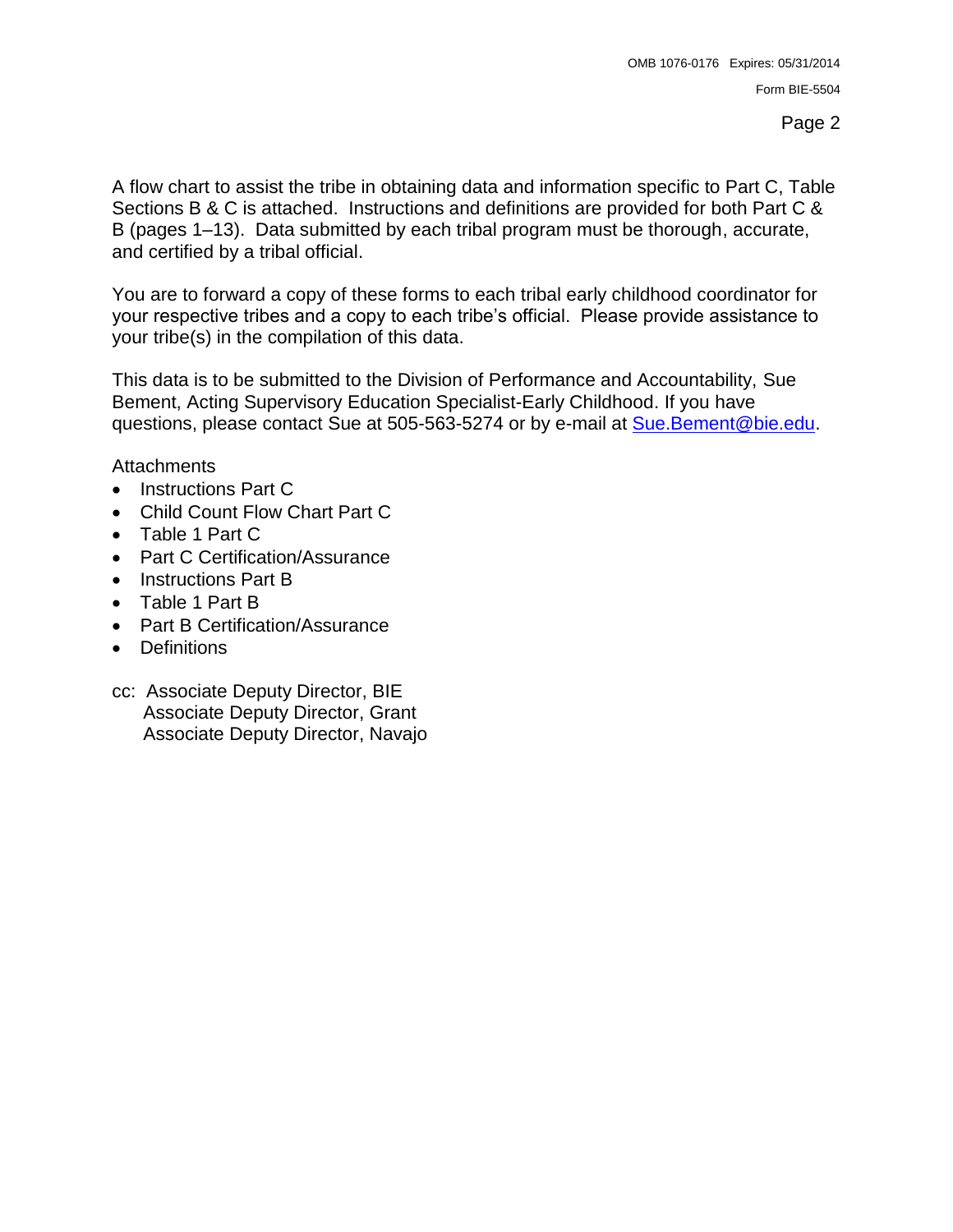#### **IDEIA Tribal Count Data Requirements Part C (Birth through 2 years)**

### **INSTRUCTIONS**

**Instructions for Education Line Officers:** Each Education Line Officer must send the forms to the appropriate Tribe/tribal organization Early Childhood Coordinator for early intervention/early childhood special education services. It is suggested that you also send a copy to the Tribal leader (do not send to official only). A copy of the form may be obtained from the Bureau of Indian Education website, [www.bie.edu](http://www.bie.edu/) > Programs tab > FACE tab. This form is due to the Bureau of Indian Education, Albuquerque Service Center, Division of Performance & Accountability by February 5, 2016. Completed forms may be submitted to the Early Childhood Programs office by fax (505) 563-5281, Attention: Sue Bement. Please call (505) 563-5274 for questions regarding the completion or submission of the forms.

**Instructions to Tribal Representatives:** A form may be obtained from the Educational Line Officer or online at the Bureau of Indian Education website, www.bie.edu/home. The count date is **December 1, 2015**, with a due date of **February 5, 2016**. This count will be utilized to determine **funding** for the period July 1, 2016 – June 30, 2017. Completed forms are to be submitted to the Education Line Officer before February 5, 2016.

- The count must include all Indian infants and toddlers (all Indian children aged from **birth through age 2 years** as of December 1, 2015);
- The count must be **unduplicated, i.e., each infant and toddler is represented only once in the sections of Part C Table 1**;
- The Indian infants and toddlers counted **MUST be residing on the reservation**;
- You must use the categories of the State in which the reservation is located;
- You are **requested** to work with the State Lead Agency in the numbers identified, etc., and provide information identifying children counted in the December 1, 2015 count;
- **See attached Flow Chart for additional information**.

#### **Table 1**

**Section A**: Count by age the TOTAL number of Indian infants and toddlers residing on the reservation.

**Section B** – Count by age the number of Indian infants and toddlers receiving early intervention services from the tribe (screening, follow-up, tracking, etc.). This is determined by actual one to one contact with a child or family. See definition of "Served" – Part C.

**Section C** – Count by age, the number of Indian infants and toddlers who have been identified/ referred and will receive Early Intervention services within 45 days.

**Section D** – ONLY DO THIS SECTION IF THE STATE WHERE THE RESERVATION IS LOCATED HAS SELECTED THIS OPTION (i.e., New Mexico).

**Certification** – Signed by an authorized tribal official (who is not the Tribal Education Office Director)

**Assurance** – Signed by an authorized tribal official (who is not the Tribal Education Office Director)

**Paperwork Reduction Act Statement:** This information is collected to satisfy a statutory mandate established by the Individuals with Disabilities Education Improvement Act, 25 U.S.C. §§ 1400 *et seq.*. The information is supplied by respondents to receive a benefit. It is not confidential because it is displayed in an aggregate format. It is estimated that responding to the request will take an average of 20 hours to complete. This includes the amount of time it takes to review instructions, gather and maintain the data needed, and complete the form. In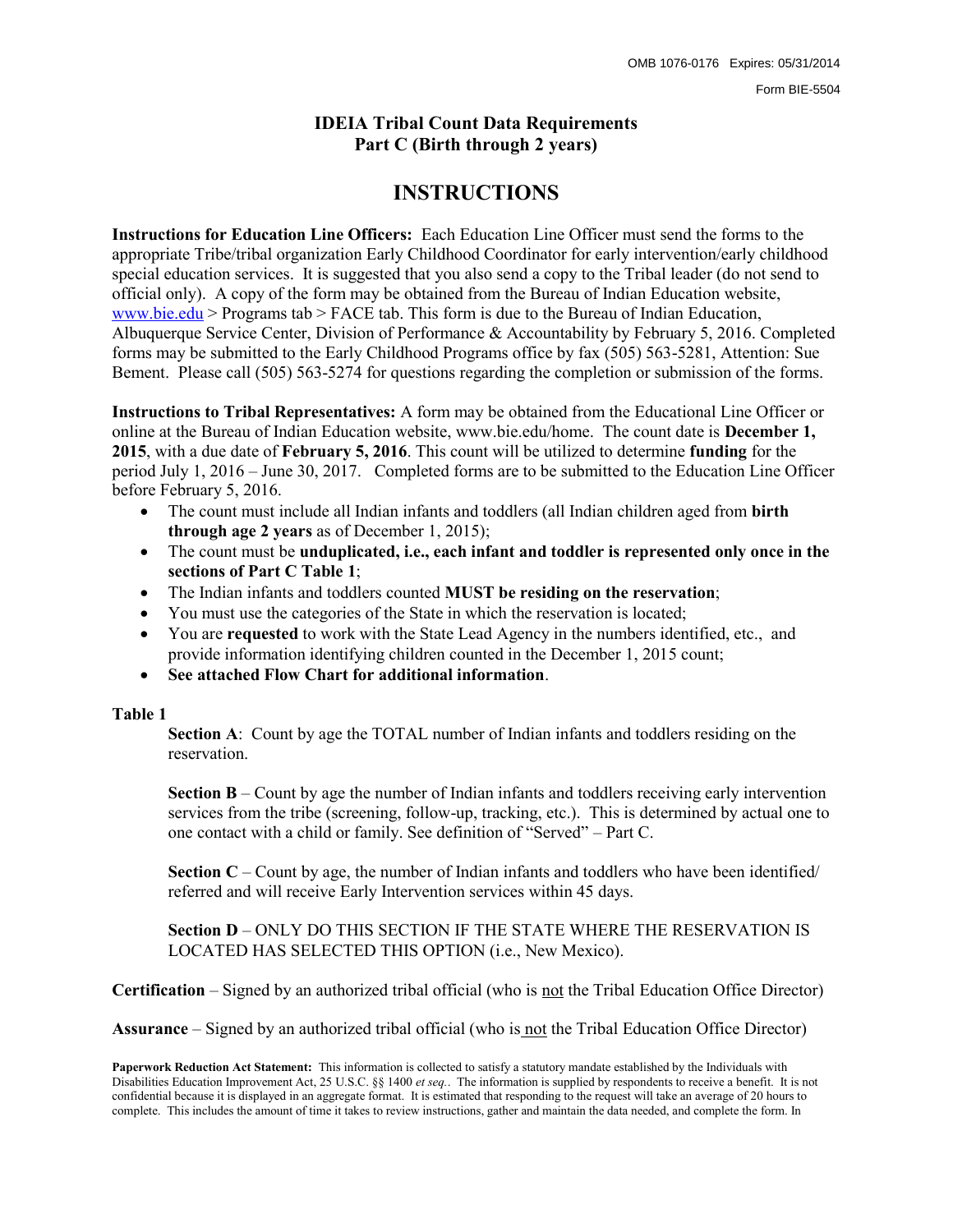#### OMB 1076-0176 Expires: 05/31/2014

#### Form BIE-5504

compliance with the Paperwork Reduction Act of 1995, as amended, this collection has been reviewed by the Office of Management and Budget and assigned a number and expiration date. The number and expiration date are at the top right corner of the form. Please note that an agency may not conduct or sponsor, and a person is not required to respond to, a collection of information unless there is a valid OMB control number. Send comments regarding this burden estimate or any other aspect of this collection of information, including suggestions for reducing the burden, to the Bureau of Indian Education, U.S. Department of the Interior, 1849 C Street., NW, MS-141, Washington, D.C. 20240. Note: Comments, names, addresses, phone numbers, e-mail addresses, or other personal identifying information of commenters may be made publicly available at any time. While commenters can ask to withhold personal identifying information from public review, the Department cannot guarantee that it will be able to do so.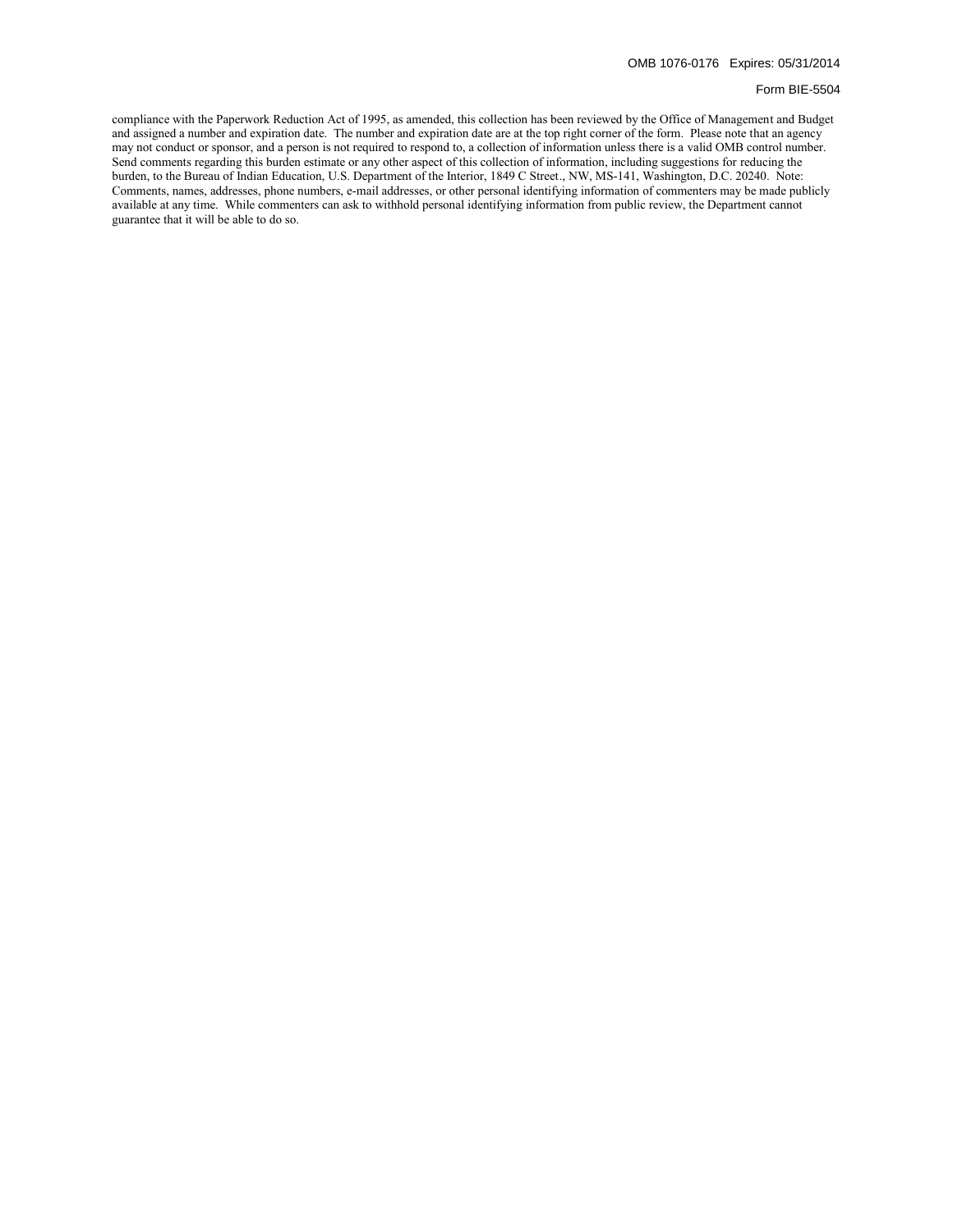

 $2<sup>nd</sup>$  Level Count each year if you provide the direct services (IFSP) and /or care coordination, etc.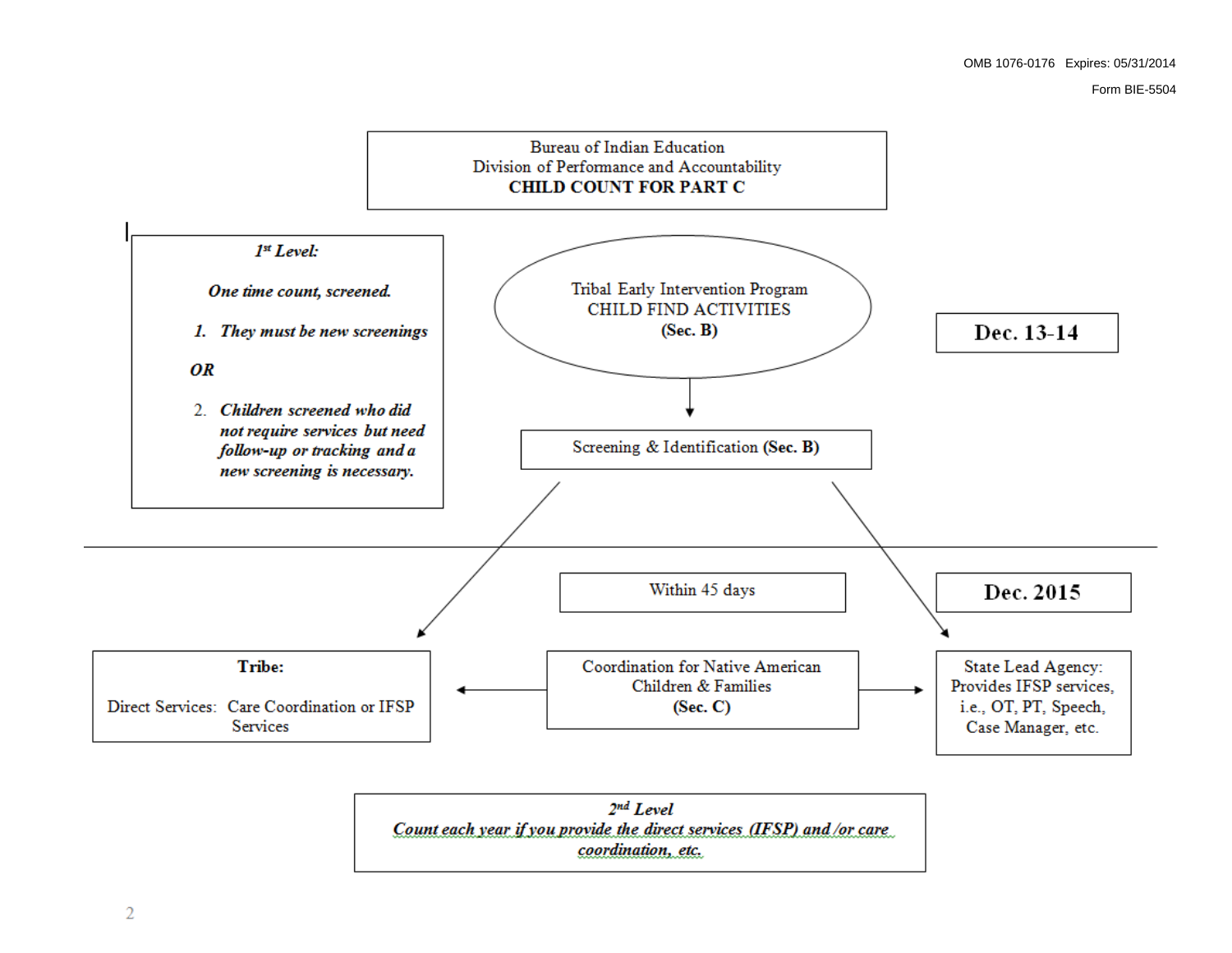Form BIE-5504

# **PART C TABLE 1**

#### **REPORT OF INDIAN INFANTS AND TODDLERS WITH DISABILITES RESIDING ON RESERVATIONS IN ACCORDANCE WITH PART C OF THE INDIVIDUALS WITH DISABILITIES EDUCATION IMPROVEMENT ACT (IDEIA)**

#### **DECEMBER 1, 2015**

| <b>Tribe or Tribal Organization:</b> | <b>Reservation:</b> | <b>New</b> | <b>Revised</b> |
|--------------------------------------|---------------------|------------|----------------|
| <b>Contact Person:</b>               | <b>Address:</b>     |            |                |
| <b>Telephone:</b>                    | <b>Telefax:</b>     |            |                |
| <b>Email:</b>                        |                     |            |                |

| Age as of December 1, 2015 |                                                                            |  | Age 1 | Age 2 | <b>TOTAL</b> |
|----------------------------|----------------------------------------------------------------------------|--|-------|-------|--------------|
| Section A <sup>*</sup>     | Number of Indian Infants and Toddlers Residing on Reservation              |  |       |       |              |
|                            | on December 1, 2015                                                        |  |       |       |              |
| <b>Section B</b>           | Number of Indian Infants and Toddlers Residing on                          |  |       |       |              |
|                            | Reservation Receiving Early Intervention Services from the Tribe           |  |       |       |              |
| Section C**                | Number of Indian Infants and Toddlers who have been identified/referred    |  |       |       |              |
|                            | and will receive Early Intervention Services within 45 days.               |  |       |       |              |
| <b>Section D</b> ***       | Number of Indian Infants and Toddlers Residing on Reservation Who are      |  |       |       |              |
|                            | At Risk of having a Substantial Developmental Delay and Are Receiving      |  |       |       |              |
|                            | Early Intervention Services (Do NOT count children identified in Sec. B or |  |       |       |              |
|                            |                                                                            |  |       |       |              |

\* NOTE: - This is All Indian Children Residing on Reservation Aged from Birth through Age 2

\*\* Indian Infants and Toddlers who have been identified/ referred and are to receive Early Intervention services within 45 days

\*\*\* Only complete this section if the State in which the reservation is located has "AT RISK" category

#### **SEE FLOW CHART FOR FURTHER INFORMATION**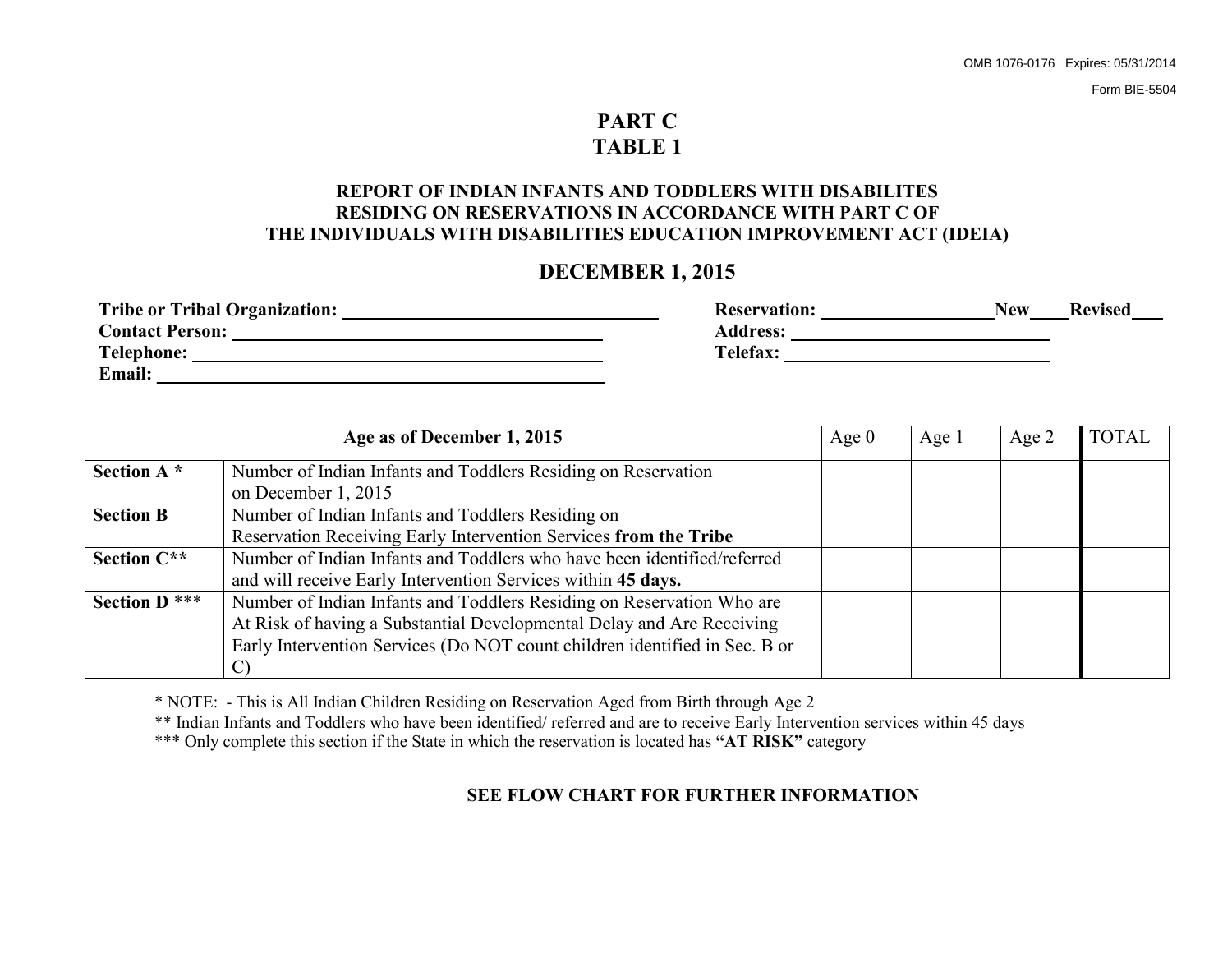# **PART C**

## **TRIBAL CERTIFICATION**

**I, the authorized Tribal Official for the \_\_\_\_\_\_\_\_\_\_\_\_\_\_\_\_\_\_\_\_\_\_\_\_\_\_\_\_\_\_\_\_\_, certify this data represents an accurate and unduplicated (Tribe or Tribal Organization)**

**count of Indian Infants and Toddlers residing on Reservation and those contacted receiving early intervention services from the Tribe.**

**Tribal Official's Name & Title (type or print) Signature Date**

No further monies or other benefits may be paid out under this program unless this report is completed and filed as required by 20 USC 1443 (b) (3)

## **TRIBAL ASSURANCE**

**\_\_\_\_\_\_\_\_\_\_\_\_\_\_\_\_\_\_\_\_\_\_\_\_\_\_\_\_\_\_\_\_\_\_assures that it has provided the state lead agency in the State(s) in which Indian children** 

**(Tribe or Tribal Organization)**

**Reside the child find information (including the names and dates of birth and parent contact information) for infants or toddlers who are included**

**\_\_\_\_\_\_\_\_\_\_\_\_\_\_\_\_\_\_\_\_\_\_\_\_\_\_\_\_\_\_\_\_\_\_\_\_\_\_\_ \_\_\_ \_\_\_\_\_\_\_\_\_\_\_\_\_\_\_\_\_\_\_\_\_\_\_\_\_\_\_\_\_\_\_\_\_\_\_\_\_\_\_\_\_\_\_\_\_\_ \_\_\_\_\_\_\_\_\_\_\_\_\_\_\_\_\_\_**

**in its December 1, 2015 Child Count report to meet the child find coordination and child count responsibilities in 20 U.S.C. 1443(b)(4).**

**Tribal Official's Name & Title (type or print) Signature Signature Date**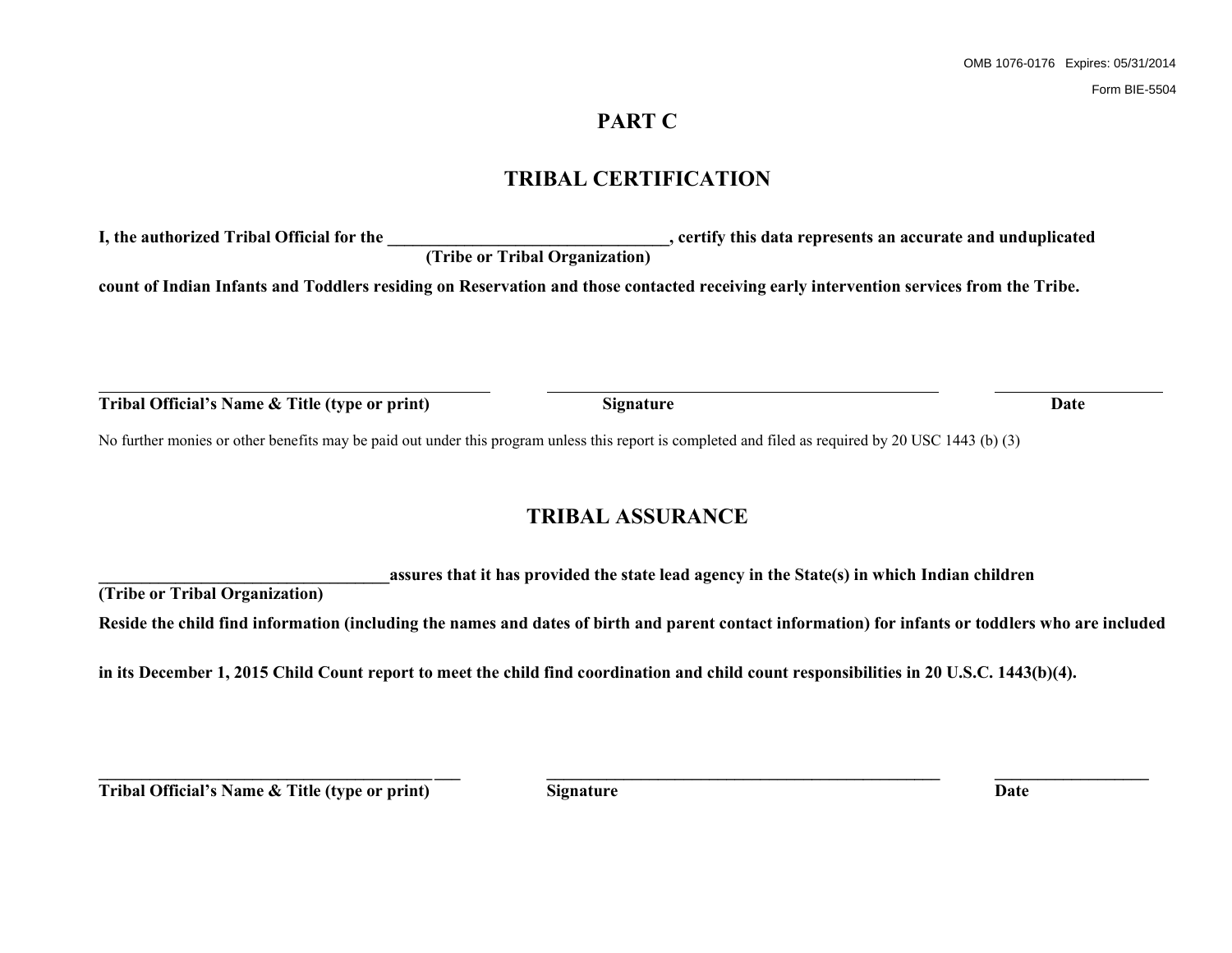## **Definitions**

- 1. **At-risk Infant or toddler –** An individual under 3 years of age who would be at risk of experiencing a substantial developmental delay if early intervention services were not provided to the individual". 20 U.S.C. § 1432(1).
- 2. **Child find** On-going activities designed to facilitate, locate and identify Indian children residing on the reservation, who are aged from birth to age two (0-2) and from age three to age five (3-5) and who may be in need of early intervention and early childhood special education services.
- 3. **Developmental delay**  Defined by the state and "as measured by appropriate diagnostic instruments and procedures, in 1 or more of the areas of cognitive development, physical development, communication development, social or emotional development, or adaptive development." 20 U.S.C. §1432(5)(A)(i).
- 4. **Early Intervention Services** Developmental services that-
	- A. Are provided under public supervision:
	- B. Are provided at no cost except where Federal or State law provides for a system of payments by families, including a schedule of sliding fees;
	- C. Are designed to meet the developmental needs of an infant or toddler with a disability, as identified by the individualized family service plan team, in any 1 or more of the following areas
		- i. physical development;
		- ii. cognitive development;
		- iii. communication development;
		- iv. social or emotional development; or
		- v. adaptive development"
	- D. Meet the standards of the State in which the services are provided, including the requirements of this subchapter;
	- E. Include
		- i. Family training, counseling, and home visits;
		- ii. Special instruction;
		- iii. Speech-language pathology and audiology services, and sign language and cued language services;
		- iv. Occupational therapy;
		- v. Physical therapy;
		- vi. Psychological services;
		- vii. Service coordination services;
		- viii. Medical services only for diagnostic or evaluation purposes;
		- ix. Early identification, screening, and assessment services;
		- x. Health services necessary to enable the infant or toddler to benefit from the other early intervention services;
		- xi. Social work services;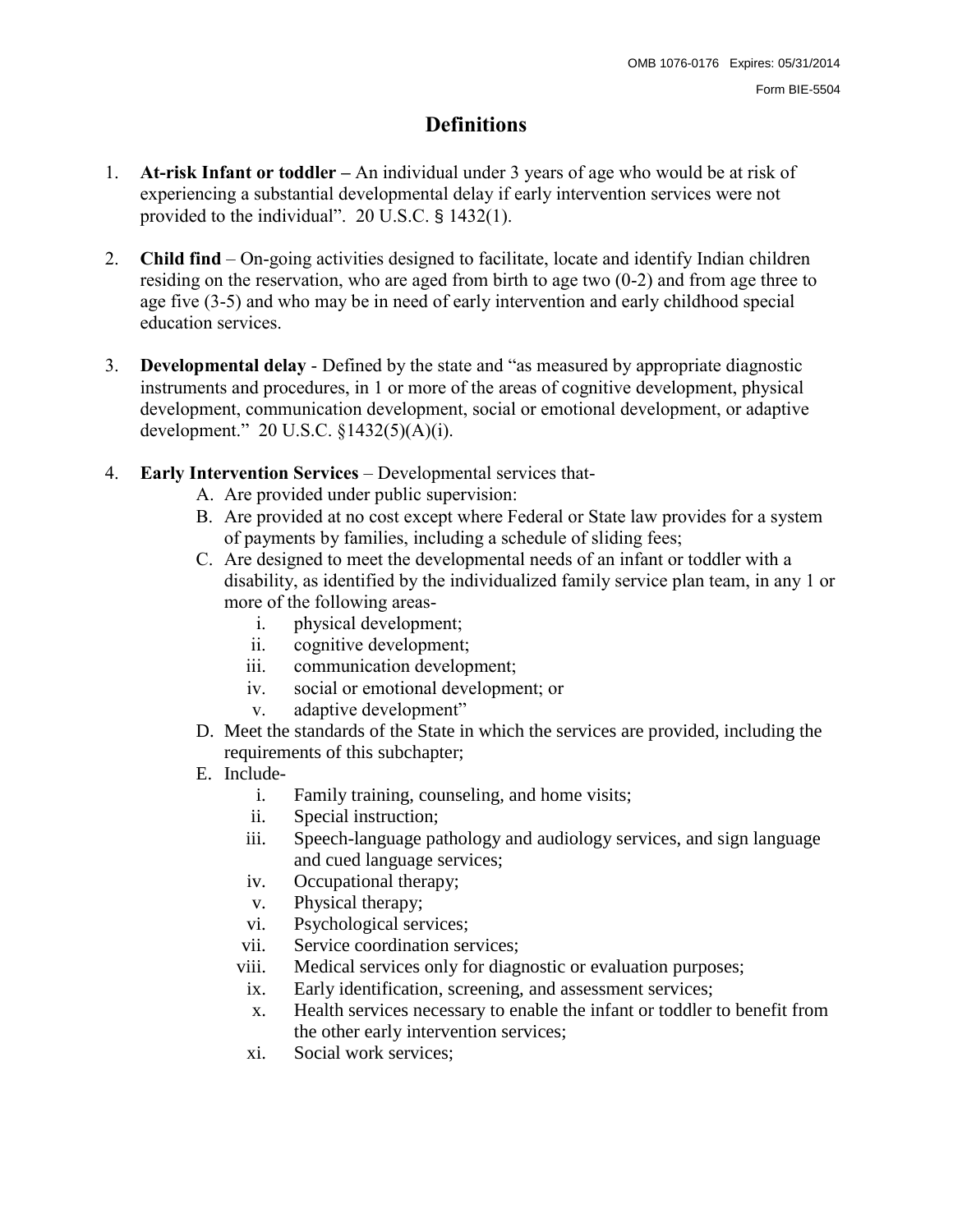- xii. Vision services;
- xiii. Assistive technology devices and assistive technology services; and
- xiv. Transportation and related costs that are necessary to enable an infant or toddler and the infant's or toddler's family to receive another service described in this paragraph;
- F. Are provided by qualified personnel, including
	- i. Special educators;
	- ii. Speech-language pathologists and audiologists;
	- iii. Occupational therapists;
	- iv. Physical therapists;
	- v. Psychologists;
	- vi. Social workers;
	- vii. Nurses;
	- viii. Registered dietitians;
	- ix. Family therapists;
	- x. Vision specialists, including ophthalmologists and optometrists;
	- xi. Orientation and mobility specialists; and
	- xii. Pediatricians and other physicians;
- G. To the maximum extent appropriate, are provided in natural environments, including the home, and community settings in which children without disabilities participate; and
- H. Are provided in conformity with an individualized family service plan adopted in accordance with section 1436 of this title. 20 U.S.C. §1432(4).
- 5**. Infant or Toddler with a disability** (A) An individual under 3 years of age who needs early intervention services because the individual –
	- i. is experiencing development delays, as measured by appropriate diagnostic instruments and procedures in one or more of the areas of cognitive development, physical development, communication development, social or emotional development, and adaptive development; or
	- ii. has a diagnosed physical or mental condition that has a high probability of resulting in developmental delay; and
	- (B) may also include, at a State's discretion
		- i. at-risk infants and toddlers;
		- ii. Children with disabilities who are eligible for services under section 1419 of this title and who previously received services under this subchapter until such children enter, or are eligible under State law to enter, kindergarten or elementary school, as appropriate, provided that any programs under this subchapter service such children shall include-
			- (I) An educational component that promotes school readiness and incorporates pre-literacy, language, and numeracy skills; and
			- (II) A written notification to parents of their rights and responsibilities in determining whether their child will continue to receive services under this subchapter or participate in preschool programs under section 1419 of this title." 20 U.S.C. §1432(5).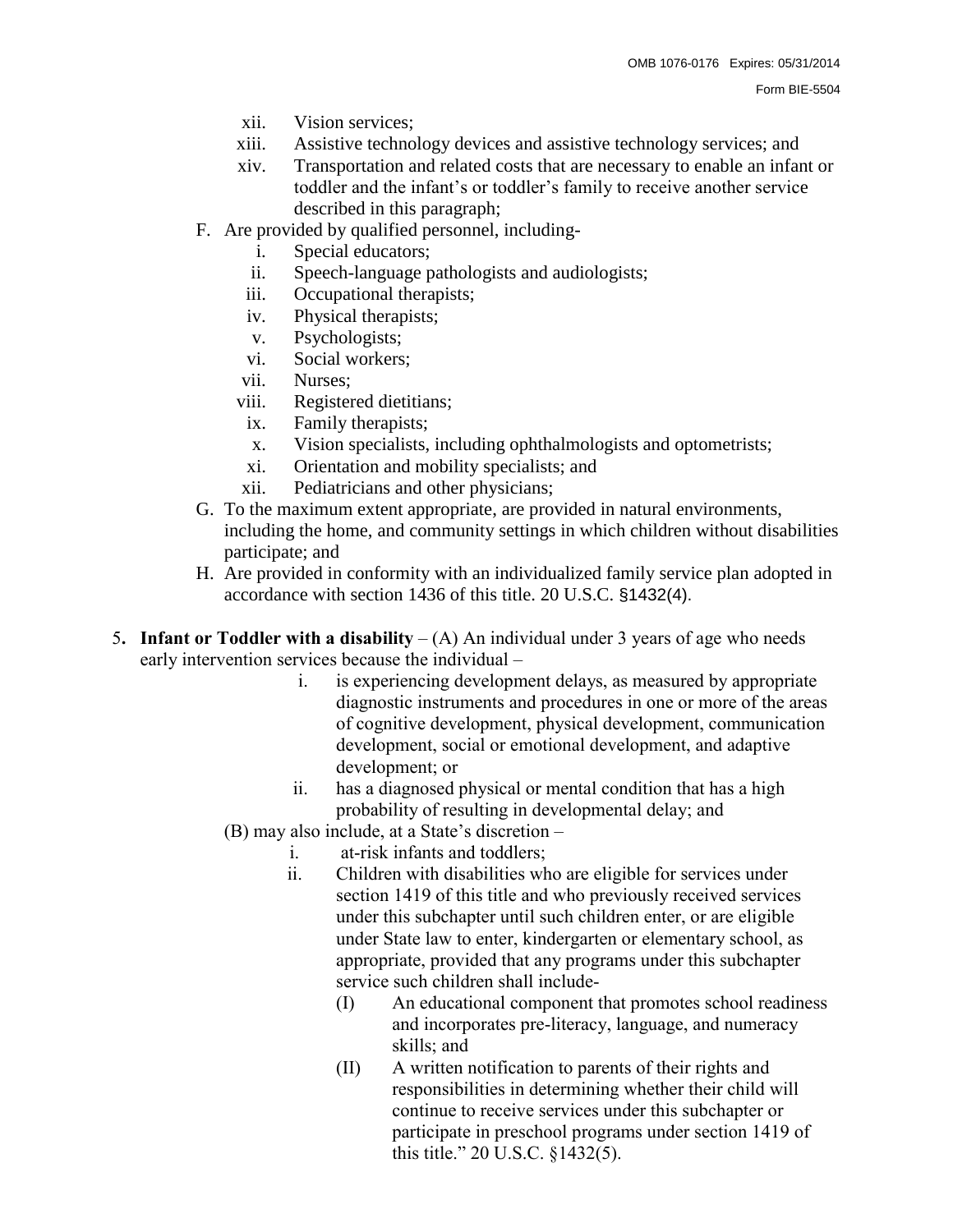- 6. **Individualized Education Plan (IEP) –** A written plan developed by a multidisciplinary team for a child with a disability that is reviewed, and revised accordingly.
- 7. **Individualized Family Service Plan (IFSP) –** A written plan for providing early intervention services to an eligible child and the child's family.
- 8. **Parent Training –** Training provided to parents supporting the care and education of their child(ren).
- 9. **Public Awareness Activities –** Those activities which the tribal early intervention program utilizes to get the word out to the community and referral sources about the program.
- 10. **Related service** -Transportation, corrective and supportive services, i.e., speech, physical and occupational therapy, recreating, social work, counseling, medical services, etc.
- 11. **Screening -** A quick and basic appraisal of how the child is doing. The screening helps to determine service needs and can be done by most people who work with children from birth to age three.
- 12. **Served**  A term utilized in determining the level of services provided by a tribe that includes direct related service activities, and/or identification and intervention through screening, assessing through local child find efforts. 'Served' should be determined by actual one to one contact with a child or family.
- 13. **State Lead Agency** The agency identified by each state that is responsible for providing Early Intervention and Identification services for all children within the state. (IDEA, Part C)
- 14. **Transition at age** The IFSP or IEP should address the transition of a child from early intervention services to preschool, preschool to kindergarten or to other services. The focus of transition planning focuses on parent training support, and procedures to prepare the child and family for changes in services delivery, including steps to help the child and family adjust and function in the new setting.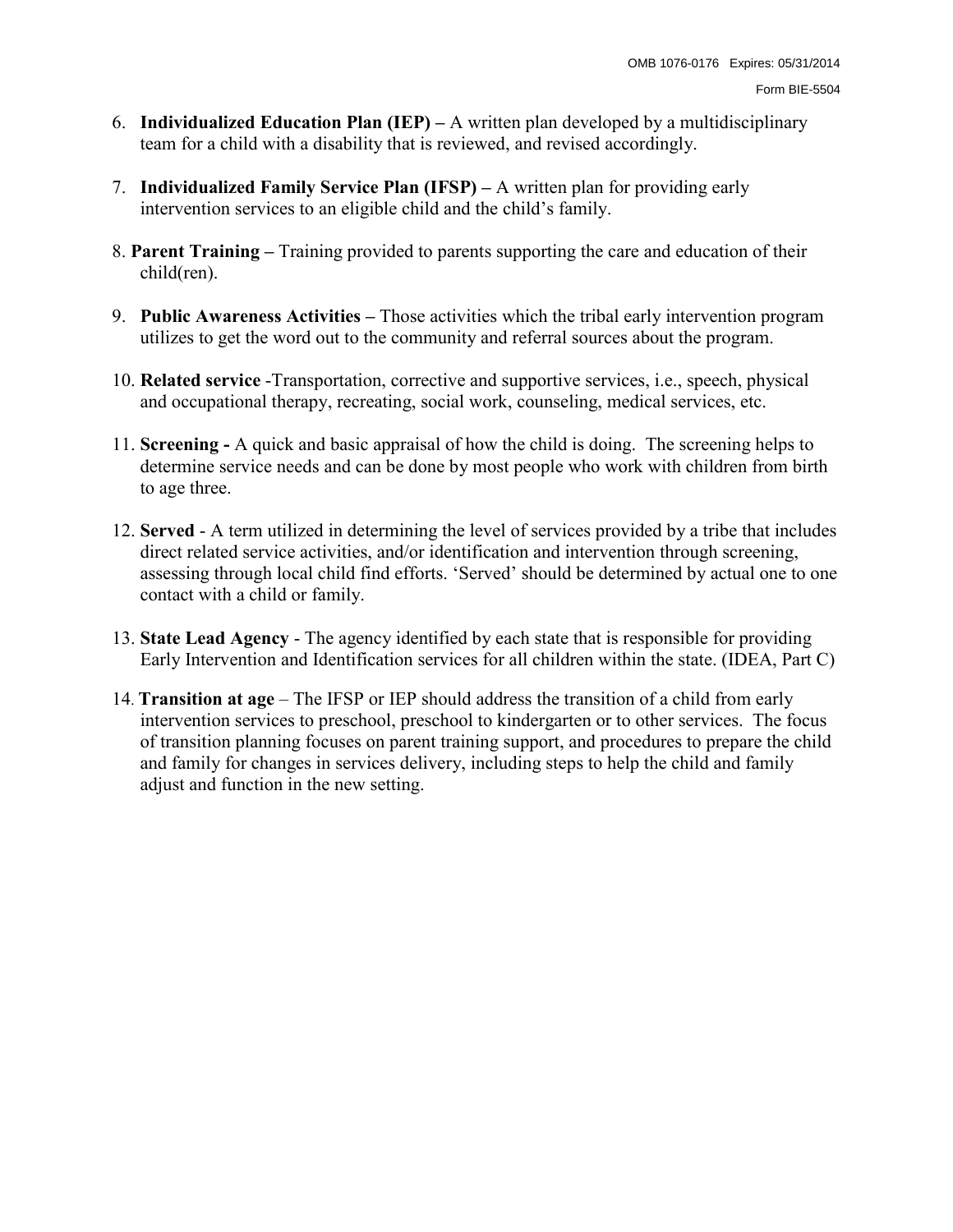# **IDEIA Tribal Count Data Requirements**

# **Part B (Children Aged 3 through 5 years)**

# **INSTRUCTIONS**

**Instructions to Education Line Officers**: Each Education Line Officer must send the forms to the appropriate Tribe/tribal organization Early Childhood Coordinator for early intervention/early childhood special education services. It is suggested that you also send a copy to the Tribal leader (do not send to official only). A copy of the form may be obtained from the Bureau of Indian Education website, [www.bie.edu](http://www.bie.edu/) > Programs tab > FACE tab. This form is due to the Bureau of Indian Education, Albuquerque Service Center, Division of Performance & Accountability by February 5, 2016. Completed forms may be submitted to the Early Childhood Programs office by fax (505) 563-5281. Please call (505) 563-5258 for questions regarding the completion or submission of the forms.

**Instructions to Tribal Representatives:** A form may be obtained from the Educational Line Officer or online at the Bureau of Indian Education website, www.bie.edu/home. The count date is **December 1, 2015,** with a due date of **February 5, 2016.** This count will be utilized to determine **funding** for the period July 1, 2016 – June 30, 2017. Completed forms are to be submitted to the Education Line Officer before February 5, 2016.

**Table 1:** Count Indian children aged 3 through 5 years of age who are not enrolled in a private, public or BIA funded school and who reside on the reservation. This is an unduplicated count by categories of disability. Count by age and disability, the total number of Indian children with disabilities residing on the reservation. Of the total by age and disability, count the number the tribe is serving according to an Individualized Education Program (IEP).

**Certification** – Signed by an authorized tribal official (who is not the Tribal Education Office Director)

**Assurance** – Signed by an authorized tribal official (who is not the Tribal Education Office Director)

NOTE: Federal requirements state that NO further monies or benefits may be paid out under this program unless this report is completed and filed as required by 20 U.S.C. 1484 (b)(3).

**Paperwork Reduction Act Statement:** This information is collected to satisfy a statutory mandate established by the Individuals with Disabilities Education Improvement Act, 25 U.S.C. §§ 1400 *et seq.*. The information is supplied by respondents to receive a benefit. It is not confidential because it is displayed in an aggregate format. It is estimated that responding to the request will take an average of 20 hours to complete. This includes the amount of time it takes to review instructions, gather and maintain the data needed, and complete the form. In compliance with the Paperwork Reduction Act of 1995, as amended, this collection has been reviewed by the Office of Management and Budget and assigned a number and expiration date. The number and expiration date are at the top right corner of the form. Please note that an agency may not conduct or sponsor, and a person is not required to respond to, a collection of information unless there is a valid OMB control number. Send comments regarding this burden estimate or any other aspect of this collection of information, including suggestions for reducing the burden, to the Bureau of Indian Education, U.S. Department of the Interior, 1849 C Street., NW, MS-4141, Washington, D.C. 20240. Note: Comments, names, addresses, phone numbers, e-mail addresses, or other personal identifying information of commenters may be made publicly available at any time. While commenters can ask to withhold personal identifying information from public review, the Department cannot guarantee that it will be able to do so.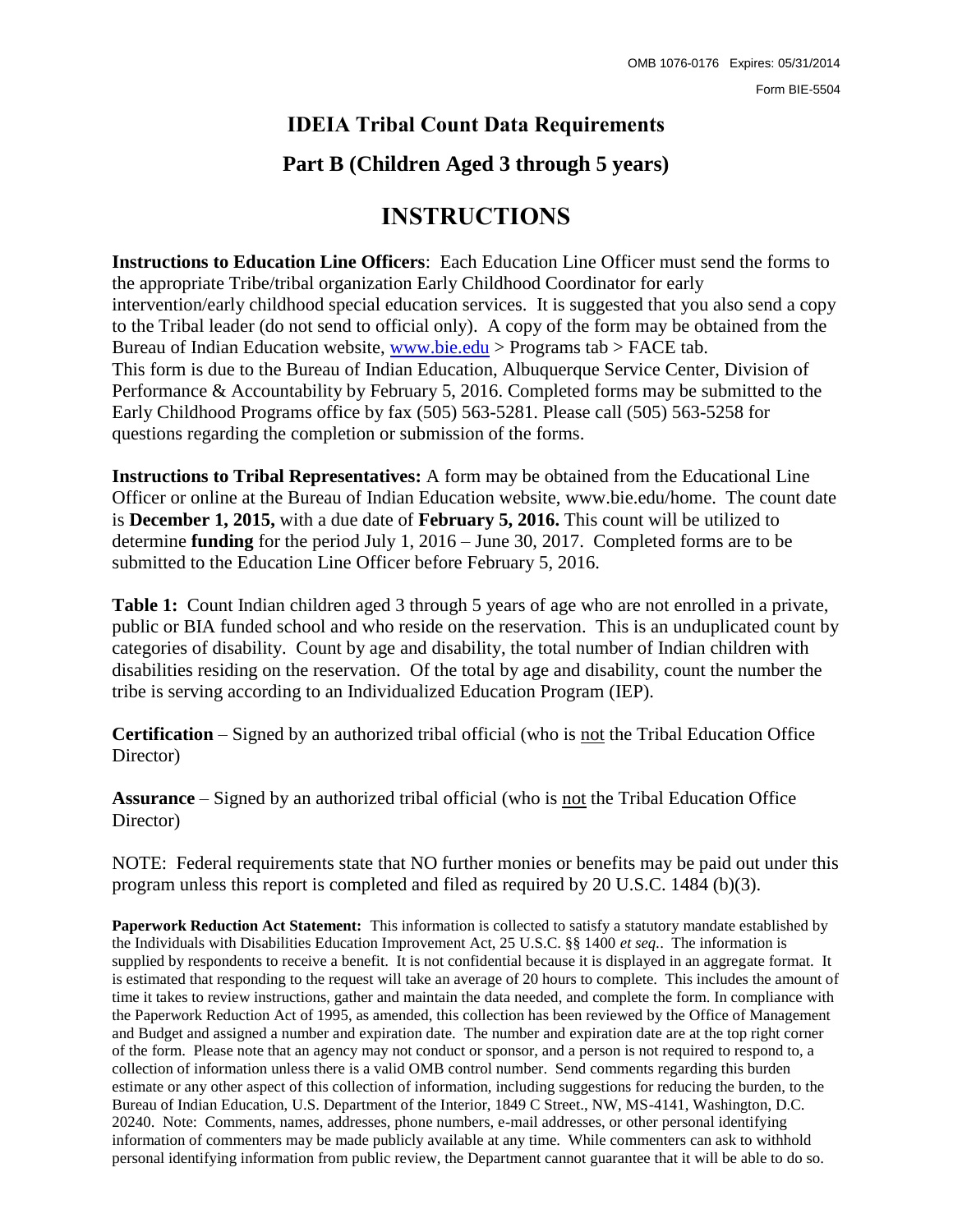### **PART B TABLE 1 DECEMBER 1, 2015**

**TRIBE:** Contact Name:

**SECTION B – Number of Indian Children ages 3-5 Identified as Disabled and the Number of Disabled 3-5 year olds with an IEP receiving** *Services from the Tribe:*

| <b>AGE AS OF DEC. 1, 2015</b>            | Age 3                      |                              | Age 4                      |                              | Age 5                      |                              | Age 3-5 Totals             |                              |
|------------------------------------------|----------------------------|------------------------------|----------------------------|------------------------------|----------------------------|------------------------------|----------------------------|------------------------------|
| <b>DISABILITY</b>                        | <b>Total</b><br>Disabled** | <b>Disabled</b><br>Served*** | <b>Total</b><br>Disabled** | <b>Disabled</b><br>Served*** | <b>Total</b><br>Disabled** | <b>Disabled</b><br>Served*** | <b>Total</b><br>Disabled** | <b>Disabled</b><br>Served*** |
| <b>Intellectual Disability</b>           |                            |                              |                            |                              |                            |                              |                            |                              |
| Hearing Impairments                      |                            |                              |                            |                              |                            |                              |                            |                              |
| Speech/Language<br>Impairments           |                            |                              |                            |                              |                            |                              |                            |                              |
| <b>Visual Impairments</b>                |                            |                              |                            |                              |                            |                              |                            |                              |
| <b>Emotional Disturbance</b>             |                            |                              |                            |                              |                            |                              |                            |                              |
| Orthopedic Impairment                    |                            |                              |                            |                              |                            |                              |                            |                              |
| Other Health Impairments                 |                            |                              |                            |                              |                            |                              |                            |                              |
| Specific Learning<br><b>Disabilities</b> |                            |                              |                            |                              |                            |                              |                            |                              |
| Deaf-Blindness                           |                            |                              |                            |                              |                            |                              |                            |                              |
| <b>Multiple Disabilities</b>             |                            |                              |                            |                              |                            |                              |                            |                              |
| Autism                                   |                            |                              |                            |                              |                            |                              |                            |                              |
| Traumatic Brain Injury                   |                            |                              |                            |                              |                            |                              |                            |                              |
| Developmental Delay*                     |                            |                              |                            |                              |                            |                              |                            |                              |
| TOTAL: (sum of all of the above)         |                            |                              |                            |                              |                            |                              |                            |                              |

**\* The state in which the child lives must have defined and established eligibility criteria for developmental delay in order to use this category for reporting.**

**\*\* Total Number of Disabled Indian Children by Age residing on reservation.**

**\*\*\* Total Number of Disabled Indian Children by Age residing on reservation served by the Tribe.**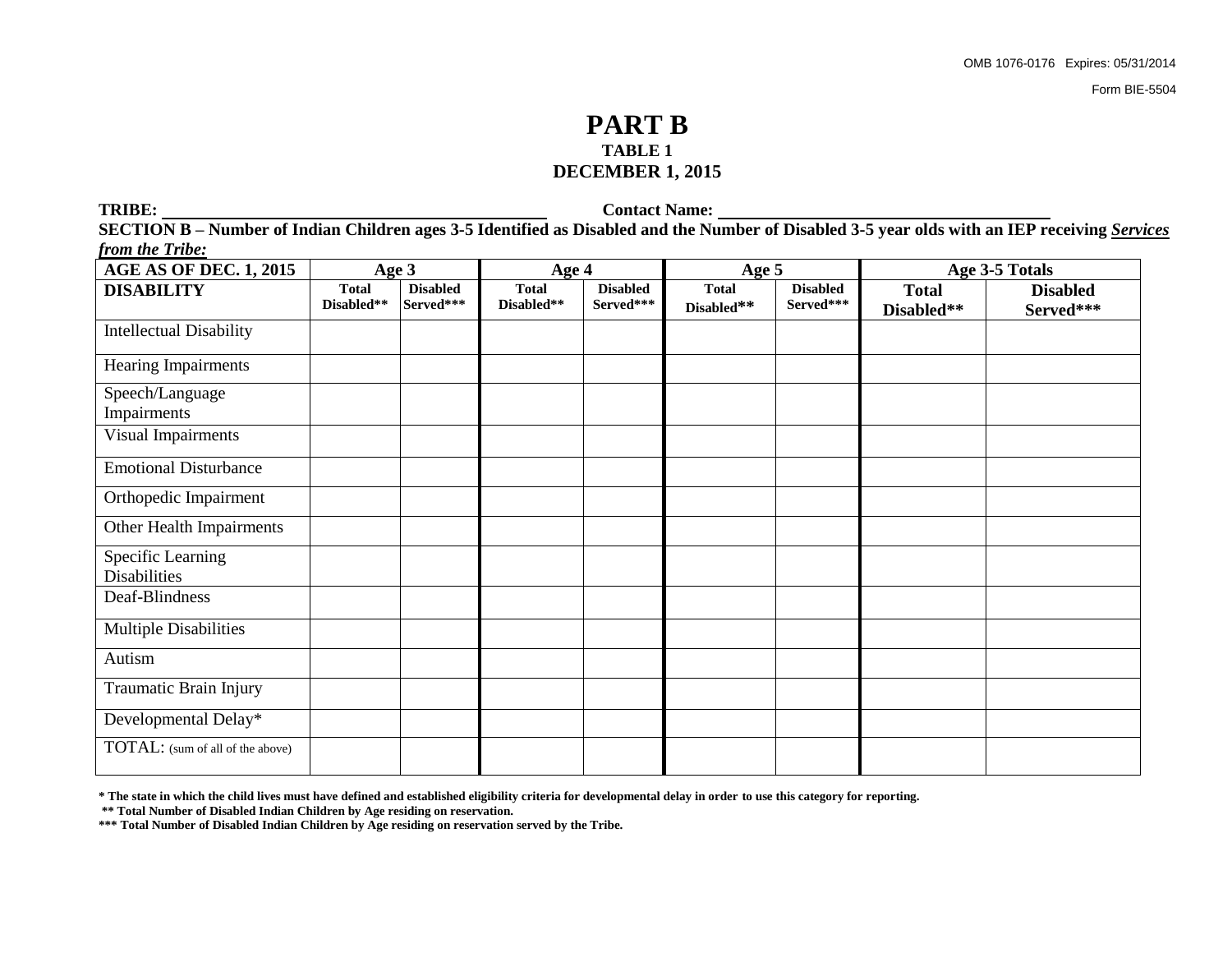# **PART B**

# **TRIBAL CERTIFICATION**

**I, the authorizing Tribal official for the \_\_\_\_\_\_\_\_\_\_\_\_\_\_\_\_\_\_\_\_\_\_\_\_\_\_\_\_\_, certify this data represents an accurate and unduplicated count (Tribe or Tribal Organization)**

**of Indian children ages 3-5 with disabilities contacted and receiving special education and related services on December 1, 2015 from the tribe** 

**according to an Individualized Education Program (IEP).**

Tribal Official's Name & Title (type or print) Signature Signature Date

# **TRIBAL ASSURANCE**

**\_\_\_\_\_\_\_\_\_\_\_\_\_\_\_\_\_\_\_\_\_\_\_\_\_\_\_\_\_\_\_\_\_assures that it has provided the state lead agency in the State(s) in which Indian children (Tribe or Tribal Organization) reside, the child find information (including the names and dates of birth and parent contact information) for children with disabilities aged 3 through 5 who are included in its December 1, 2015, Child Count data to meet the child find coordination and child count responsibilities in 20 U.S.C. 1411(h)(4).** 

Tribal Official's Name & Title (type or print) Signature Signature Date

**\_\_\_\_\_\_\_\_\_\_\_\_\_\_\_\_\_\_\_\_\_\_\_\_\_\_\_\_\_\_\_\_\_\_\_\_\_\_\_ \_\_\_\_\_\_\_\_\_\_\_\_ \_\_\_\_\_\_\_\_\_\_\_\_\_\_\_\_\_\_\_\_\_\_\_\_\_\_\_\_\_\_\_\_\_\_\_\_\_\_\_ \_\_\_\_\_\_\_\_\_\_\_\_\_\_\_\_\_\_\_\_\_**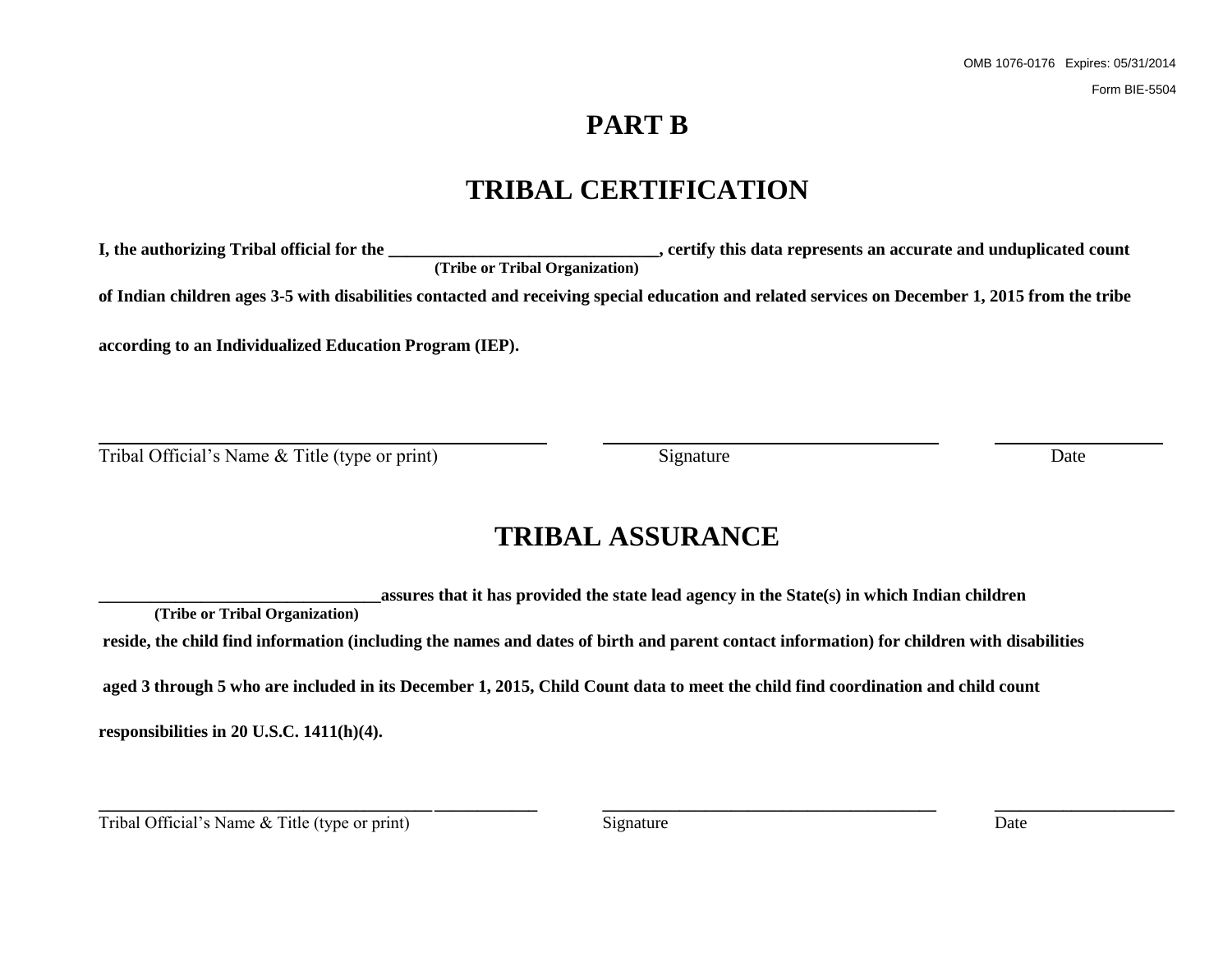### **Definitions**

- **1. At-risk Infant or toddler –** An individual under 3 years of age who would be at risk of experiencing a substantial developmental delay if early intervention services were not provided to the individual." 20 U.S.C. § 1432(1).
- **2. Child find –** On-going activities designed to facilitate, locate and identify Indian children residing on the reservation who are aged from birth to age two (0-2) and from age three to age five (3-5) and who may be in need of early intervention and early childhood special education services.
- **3. Deaf-Blindness –** Concomitant hearing and visual impairments, the combination of which causes such severe communication and other developmental and educational needs that they cannot be accommodated in special education programs solely for children with deafness or children with blindness. 34 CFR § 300.7 (c) (2)
- **4. Developmental delay**  Defined by the state and "as measured by appropriate diagnostic instruments and procedures, in 1 or more of the areas of cognitive development, physical development, communication development, social or emotional development, or adaptive development." 20 U.S.C. §1432(5)(A)(i).
- **5. Early Intervention Services** Developmental services that
	- a. Are provided under public supervision:
	- b. Are provided at no cost except where Federal or State law provides for a system of payments by families, including a schedule of sliding fees;
	- c. Are designed to meet the developmental needs of an infant or toddler with a disability, as identified by the individualized family service plan team, in any 1 or more of the following areas
		- i. physical development;
		- ii. cognitive development;
		- iii. communication development;
		- iv. social or emotional development; or
		- v. adaptive development;
	- d. Meet the standards of the State in which the services are provided, including the requirements of this subchapter;
	- e. Include
		- i. Family training, counseling, and home visits;
		- ii. Special instruction;
		- iii. Speech-language pathology and audiology services, and sign language and cued language services;
		- iv. Occupational therapy;
		- v. Physical therapy;
		- vi. Psychological services;
		- vii. Service coordination services;
		- viii. Medical services only for diagnostic or evaluation purposes;
		- ix. Early identification, screening, and assessment services;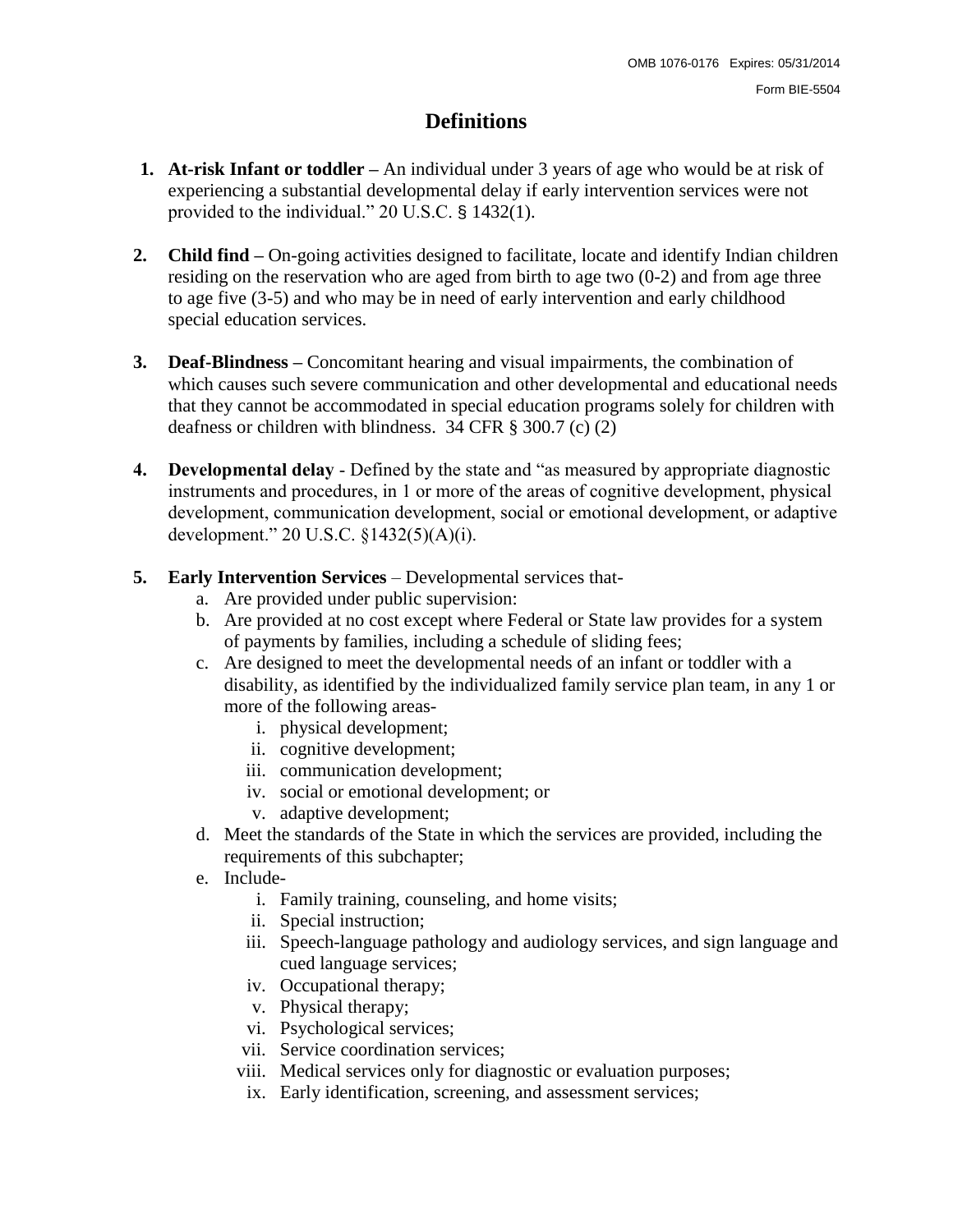- x. Health services necessary to enable the infant or toddler to benefit from the other early intervention services;
- xi. Social work services;
- xii. Vision services;
- xiii. Assistive technology devices and assistive technology services; and
- xiv. Transportation and related costs that are necessary to enable an infant or toddler and the infant's or toddler's family to receive another service described in this paragraph;
- f. Are provided by qualified personnel, including
	- i. Special educators;
	- ii. Speech-language pathologists and audiologists;
	- iii. Occupational therapists;
	- iv. Physical therapists;
	- v. Psychologists;
	- vi. Social workers;
	- vii. Nurses;
	- viii. Registered dietitians;
	- ix. Family therapists;
	- x. Vision specialists, including ophthalmologists and optometrists;
	- xi. Orientation and mobility specialists; and
	- xii. Pediatricians and other physicians;
- g. To the maximum extent appropriate, are provided in natural environments, including the home, and community settings in which children without disabilities participate; and
- h. Are provided in conformity with an individualized family service plan adopted in accordance with section 1436 of this title. 20 U.S.C. §1432(4).
- 6. **Infant or Toddler with a disability** (A) An individual under 3 years of age who needs early intervention services because the individual –
	- iii. Is experiencing development delays, as measured by appropriate diagnostic instruments and procedures in one or more of the areas of cognitive development, physical development, communication development, social or emotional development, and adaptive development; or
	- iv. Has a diagnosed physical or mental condition that has a high probability of resulting in developmental delay; and
	- (B) may also include, at a State's discretion
		- i. at-risk infants and toddlers;
		- ii. Children with disabilities who are eligible for services under section 1419 of this title and who previously received services under this subchapter until such children enter, or are eligible under State law to enter, kindergarten or elementary school, as appropriate, provided that any programs under this subchapter service such children shall include-
			- (III) An educational component that promotes school readiness and incorporates pre-literacy, language, and numeracy skills; and